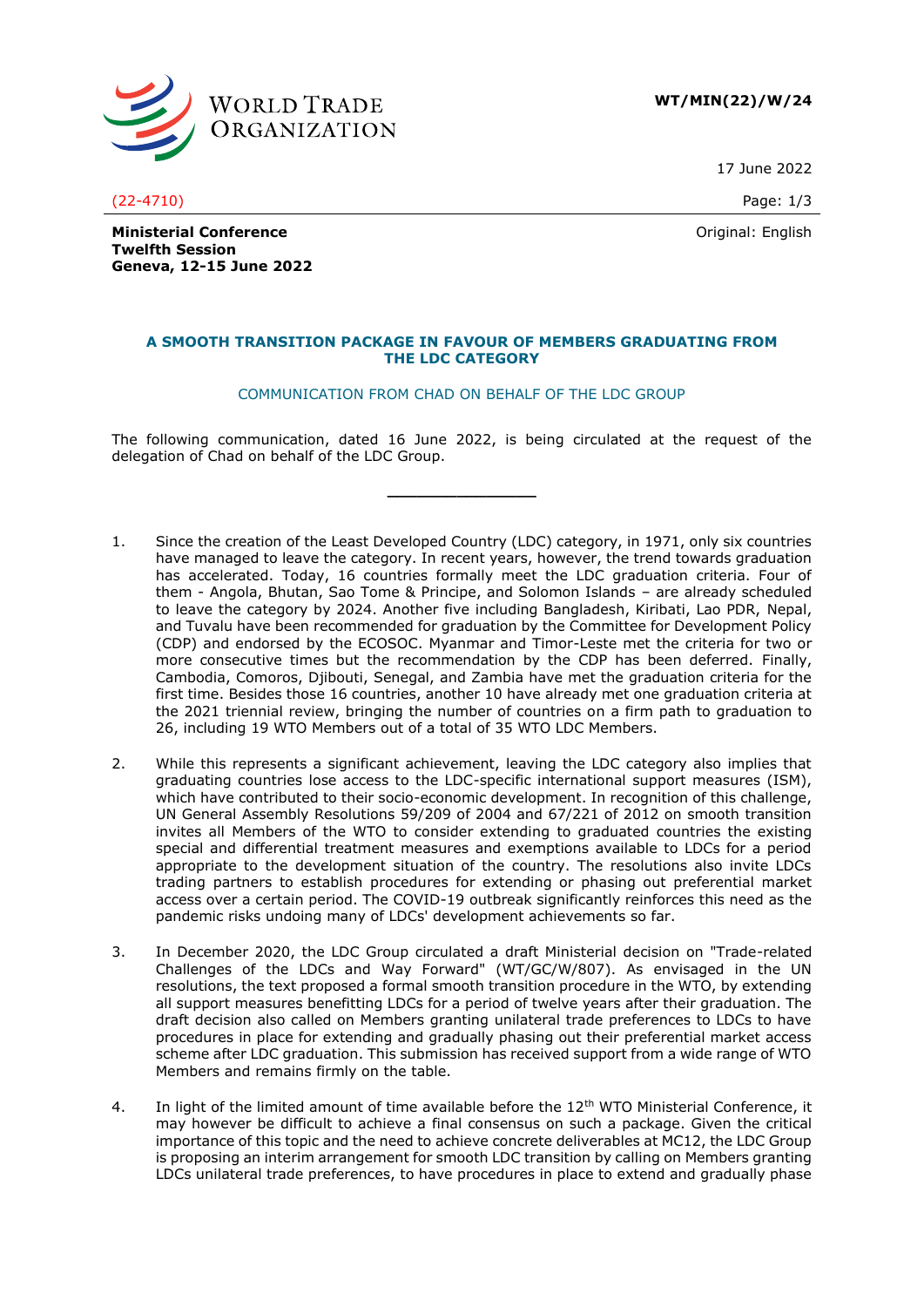#### - 2 -

out their preferential market access scheme for graduated countries over a period of six to nine years. The draft decision also proposes to instruct the Sub-Committee for Least-Developed Countries to prepare a package of support measures in favour of the LDCs after their graduation and report to the General Council at its first meeting in 2023. Overall, this proposal tries to accommodate some of the concerns raised by Members in discussions so far. It clearly states as a principle, however, that any support package must apply automatically, equally, and unconditionally to all graduated LDCs for a uniform period of time after graduation.

5. Agreement on this decision would be an important contribution to remedy the difficult circumstances that graduating LDCs encounter. It would also represent a concrete contribution of the multilateral trading system to fostering the advancement of previous UN Resolutions ahead of the UN LDC V Conference scheduled in January 2022, in Doha, Qatar.

**\_\_\_\_\_\_\_\_\_\_\_\_\_\_\_**